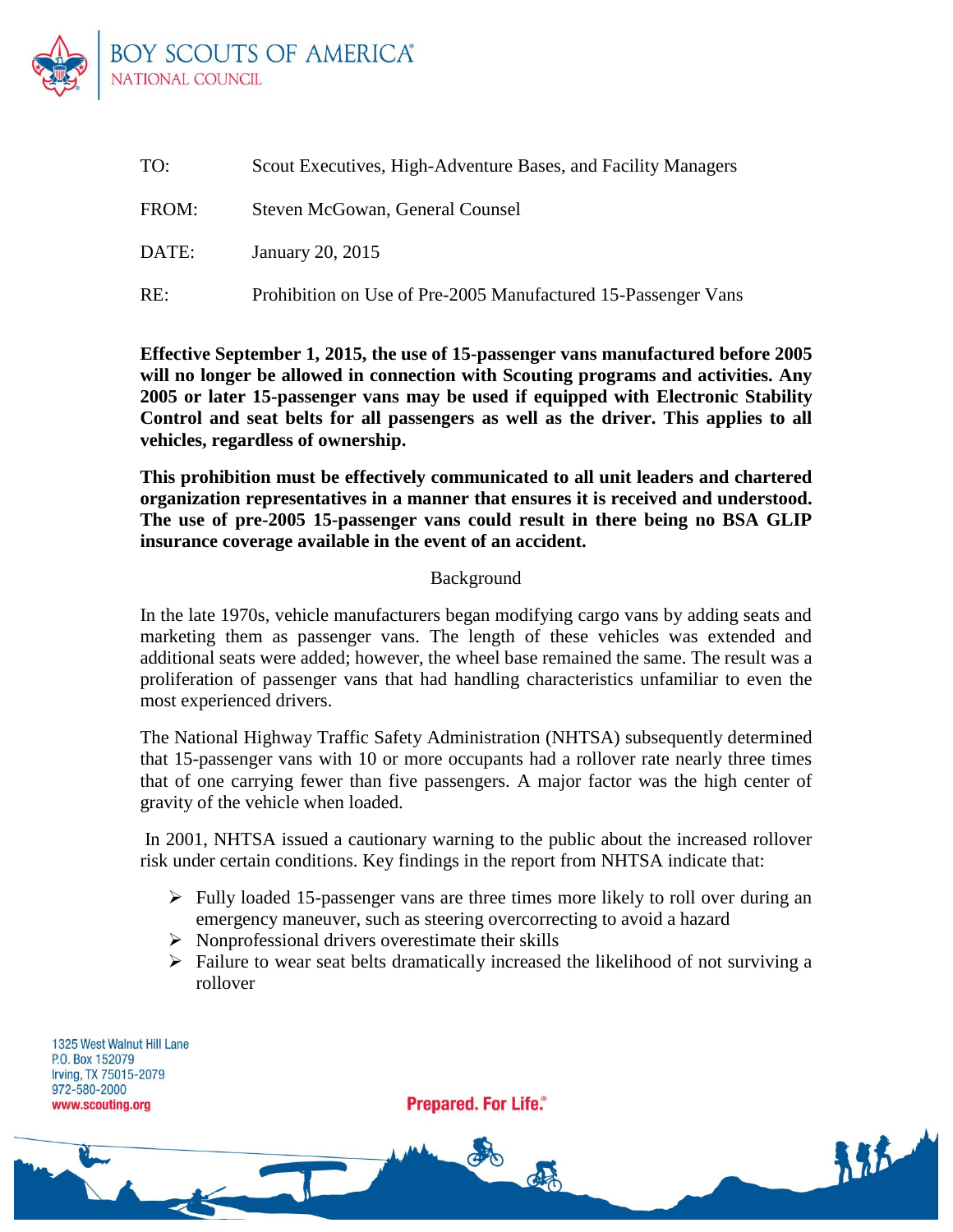

Since 2001, NHTSA has issued five additional warnings regarding the operation of 15 passenger vans. Some organizations have prohibited or limited the use of the vehicles, especially in connection with the transportation of children. A local council–operated van was involved in a significant accident several years ago in which the risks associated with these vehicles was alleged to have been a factor.

Beginning around 2004, vehicle manufacturers began equipping these vans with Electronic Stability Control, or ESC. While ESC has not totally eliminated the rollover hazard, ESC vehicles are reportedly more stable and thus pose less of a risk in operation.

The BSA has determined that the risk posed by the use of 15-passenger vans manufactured before 2005 are such that they should not be used. Most pre-2005 vans without ESC have already been retired and are no longer in use.

Below are safety tips issued by NHTSA for anyone planning a trip in 15-passenger vans, which should be provided to all Scouters who may be called on to operate a 15-passenger van in connection with Scouting:

- $\checkmark$  Make sure that the vehicle is properly maintained (correct size tires, steering, brakes, ESC, etc.). The best practice is to complete an inspection checklist daily or before use.
- $\checkmark$  Make sure drivers are trained and experienced in operating 15-passenger vans and are properly licensed. (There are online resources for drivers to learn about the safe operation of these vehicles. For example, see [http://www.safetyworksmaine.com/training/online\\_classes/15passvan.pdf\)](http://www.safetyworksmaine.com/training/online_classes/15passvan.pdf).
- $\checkmark$  15-passenger vans are very sensitive to loading and should not be overloaded under any circumstances. Agency research shows overloading not only increases rollover risk but also makes the vehicle more unstable in any handling maneuvers. For example, passenger capacity should be reduced by one for every 150 pounds of gear, and roof-mounted storage units should not be used.
- $\checkmark$  Make sure that properly sized tires are being used on the vehicle.
- $\checkmark$  Before every trip, drivers should check the tires for proper inflation and make sure there are no signs of excessive or uneven wear. The "penny test" is a good indicator of whether tread depth meets the minimum requirements.
- $\checkmark$  Make sure all passengers wear seatbelts.

Questions regarding this change in policy or other safety issues may be addressed to:

| Mark Dama       | mark.dama@scouting.org       | 972-580-2227 |
|-----------------|------------------------------|--------------|
| Phillip Moore   | phillip.moore@scouting.org   | 972-580-2234 |
| Richard Bourlon | richard.bourlon@scouting.org | 972-580-2156 |

1325 West Walnut Hill Lane P.O. Box 152079 Irving, TX 75015-2079 972-580-2000 www.scouting.org

**Prepared. For Life.**®

de

朱花